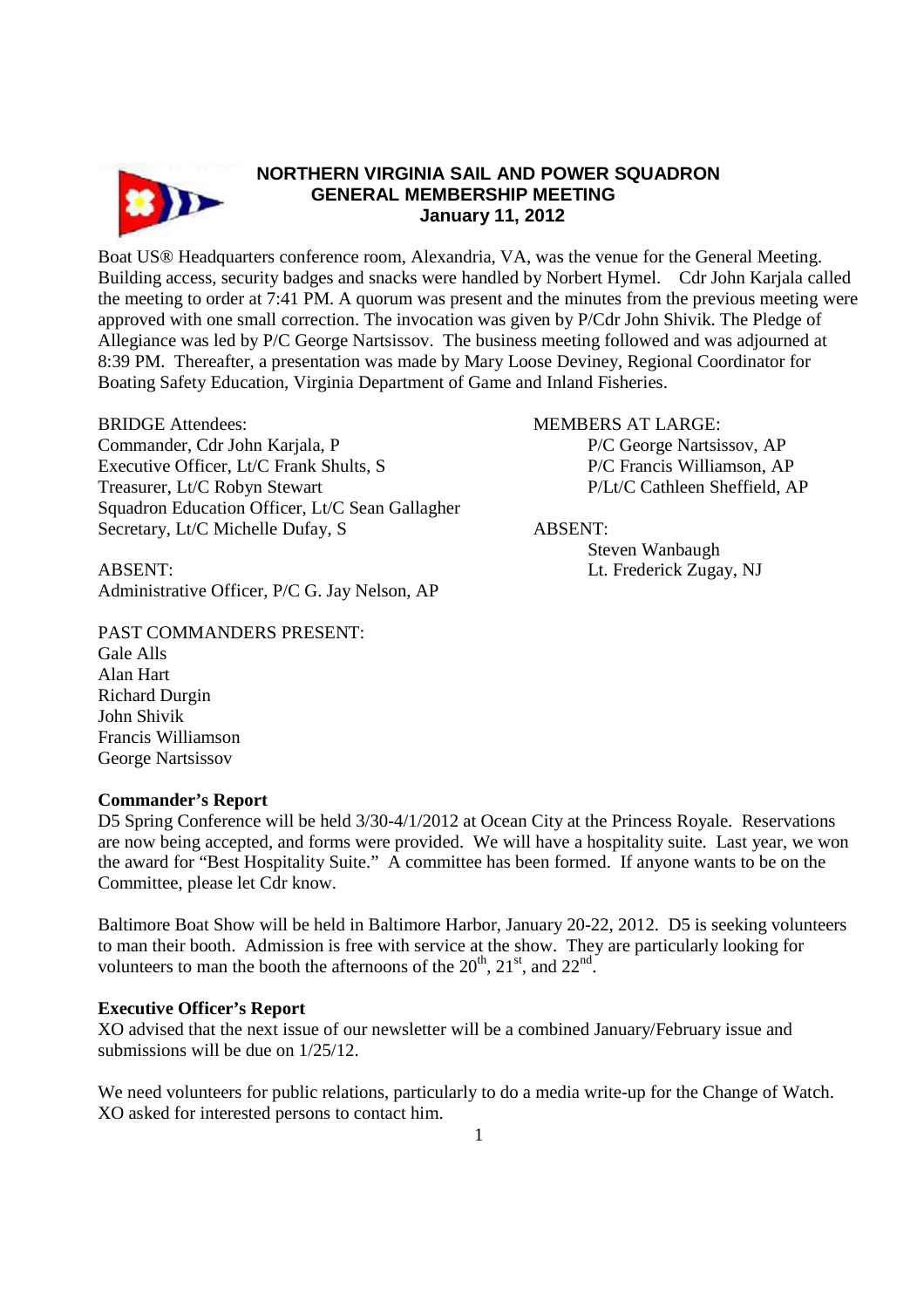### **Nominating Committee**

George Nartssisov reported: Ron Larson, Chair of the Nominations Committee, held all meetings via conference call. Members of the Committee were Tom Martin, Norbert Hymel, Frances Williamson, Dwight Bues, and himself. Our slate of recommendations for next bridge members and committee chairs has been submitted to the Executive Committee and was passed out to the membership at this meeting. A vote will take place at the March meeting before the Change of Watch. At that time, you can vote for the slate we recommended or you can submit changes. The Committee had a very difficult time coming up with the slate because of a lack of willingness on the part of members to commit themselves to a position. We tried to solicit newer members with little luck.

## **Commander**

Cdr John Karjala reported on behalf of AO Jay Nelson, the Change of Watch will be held on 3/24/2012 from 1100 to 1330 hours at the American Legion Hall. XO Frank Shults will serve as emcee. It will be a luncheon, probably in the small room, where we held the Holiday Party. The room was perfect, made it an intimate gathering. The D5 commander and his wife attended and sent a lovely thank you note.

Cdr Karjala further advised that the commander of Dundalk Squadron has asked us to donate a raffle item for the D5 conference auction. We have decided to donate a basket of wine and spirits. Items are requested. If you do not wish to give alcohol, you can write a check to NVSPS if you'd like instead and give it to the Commander. Donations are tax deductible.

Inflatable life jackets—we cannot account for two of the inflatable life vests provided to us by D5 on behalf of the US Coast Guard. Check your bilges and the far corners of your boat to see if you might have one.

#### **Squadron Education Officer's Report**

CPR course is scheduled for January 14, 2012. There are three more slots open. Instructor was happy with the facilities.

Sea Scouts requested seamanship class; it has been set up for the  $21<sup>st</sup>$  of January. In March there will be an ABC course at George Mason. A list of courses will be published on website and newsletter.

Arlene Karpas will hold an instructor development course and will certify and/or retrain instructors.

Cdr requested SEO to prepare a brief write up on procedure to sign up for courses to be published in newsletter and on the website.

#### **Membership**

Cdr Karjala reported on behalf of Lt. Fred Zugay: One new application has been sent to National. We have a new Sea Scout.

#### **Ship's Store Committee Report**

John Shivik reported the ship's store is well represented on the website. If you do not see something you want, John will try to get it. He has windbreakers (not on website), burgees, hats, etc.